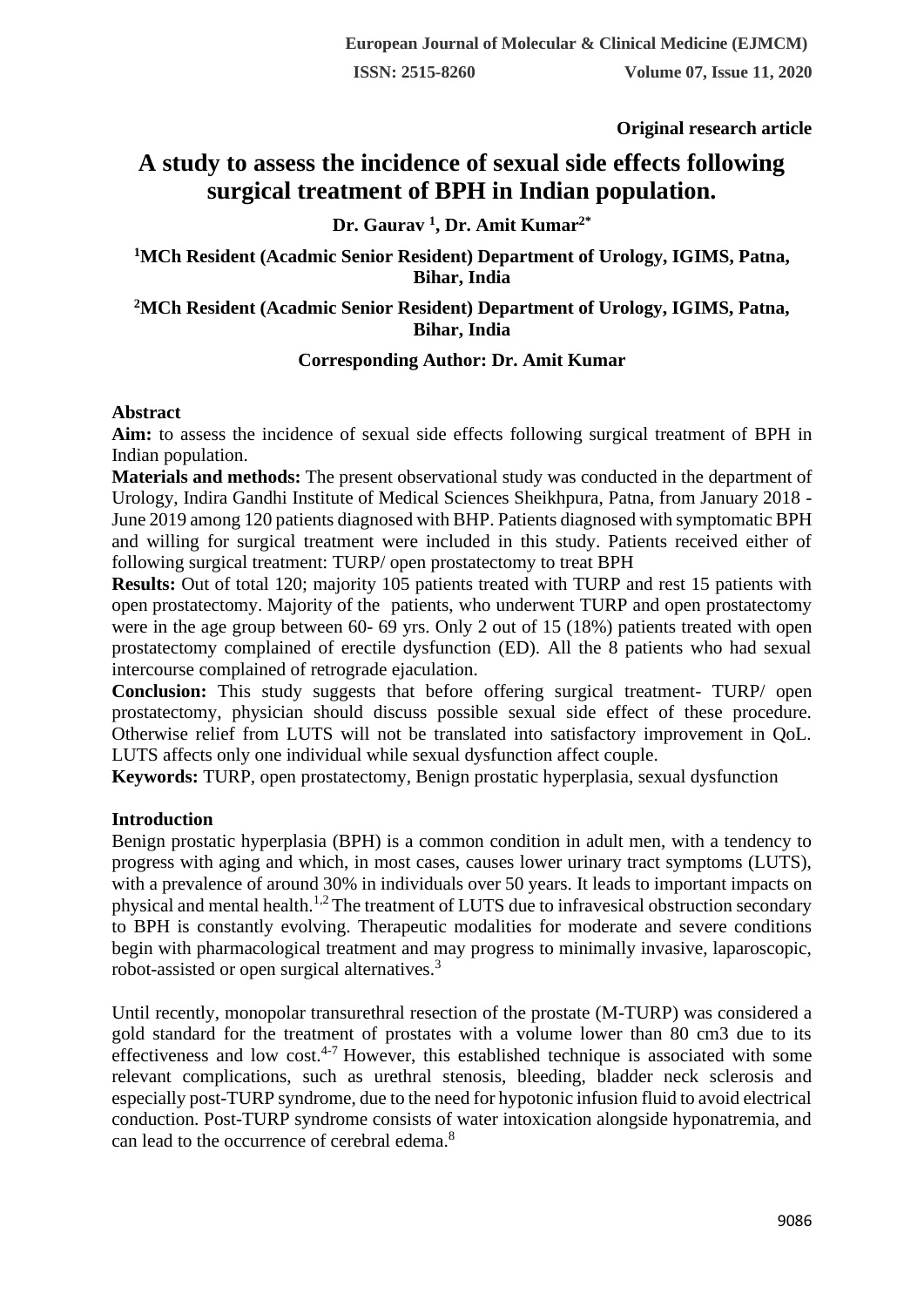**ISSN: 2515-8260 Volume 07, Issue 11, 2020**

The incorporation of bipolar technology (B-TURP) represents a significant evolution in the TURP technique in recent years. B-TURP presents a considerable advantage given the fact that it can be performed with normal saline solution, with excellent results in relation to a greater volume of resection within the same surgical time. $9,10$ 

Despite the emergence of new technologies, the standard treatment for large adenomas is still open simple prostatectomy (SP), due to the limited availability of these technologies in care centers and the advantage that open access offers when additional joint treatment is needed, such as cystolithotomy and bladder diverticulectomy. However, we know that SP is invasive and presents higher morbidity, with higher rates of bleeding and blood transfusion ranging from 7 to 14%, in addition to prolonged hospitalization time and bladder catheterization in the postoperative period, with higher occurrence the greater the prostate volume.<sup>11-13</sup>

A recent multinational survey of more than 14000 men between the ages of 50 and 80 year indicated that problems with all aspects of sexual function are strongly correlated with the severity of LUTS.<sup>14</sup> The severity of LUTS may be considered a risk factor for sexual dysfunction, similar to diabetes, hypertension, and depression. Sexual disorders and their bothersomeness have been found to be strongly correlated with both age and the severity of LUTS, independent of the presence of other comorbidities.<sup>15</sup> All the four domains of sexual function-erection, ejaculation, orgasm and libido have been studied and reported in western literature. This study has been undertaken to assess the incidence of sexual side effects following surgical treatment of BPH in Indian population.

### **Materials and Methods**

The present observational study was conducted in the department of Urology, Indira Gandhi Institute of Medical Sciences Sheikhpura, Patna, from January 2018 - June 2019 among 120 patients diagnosed with BHP.

#### Ethical consideration:

The study protocol was approved by the institutional ethics committee. Each study participant provided written informed consent before participation in the study. The study was conducted in accordance with the approved protocol, International Conference of Harmonization – Good Clinical Practice guidelines, principles that have their origin in Declaration and Helsinki.

#### **Inclusion criteria:**

Patients diagnosed with symptomatic BPH and willing for medical treatment were included in this study.

#### **Exclusion criteria:**

Patients with pre-existing sexual dysfunction were excluded from the study.

# **Sample size:**

Reference values are used to describe the dispersion of variables in individuals. They are usually reported as population-based reference intervals (RIs) comprising 95% of the population. International recommendations state the preferred method as a priori nonparametric determination from at least 120 reference individuals. So at least 120 men diagnosed with BPH were included in the present study.

Initial evaluation: All the patients with complaints suggestive of LUTS due to BPH were thoroughly evaluated with History & Physical examination, DRE & Focused neurological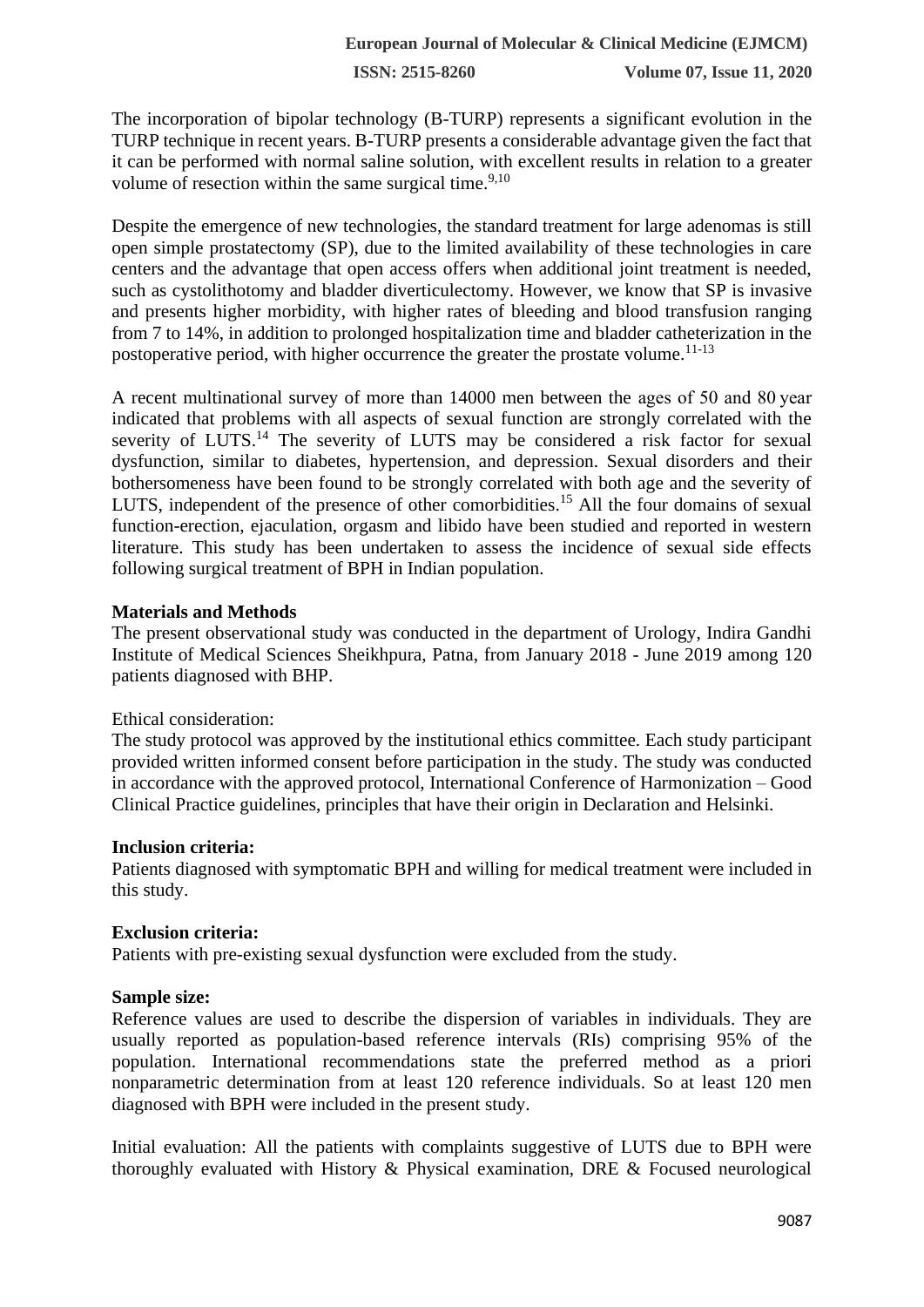**ISSN: 2515-8260 Volume 07, Issue 11, 2020**

examination, Baseline blood parameters, USG KUB, Uroflow & PVR, International Prostate Symptom Score (IPSS), (MSF) -4 questionnaire &International Index of Erectile Function (IIEF) questionnaire ,pre-treatment i.e. at OPD visit/at the time of admission.

Treatment procedures

Patients received surgical treatment (TURP/ open prostatectomy) to treat BPH.

Follow-up – after 3 months

1. LUTS evaluation with IPSS Scoring<sup>16</sup>

2. Sexual function assessment using male sexual function (MSF) -4 questionnaire and IIEF -5 questionnaires.17,18

### **Results**

#### **Table 1: Distribution according to surgical treatment given**

| Treatment                 | No of patients | $%$ age |
|---------------------------|----------------|---------|
| TURP                      | 105            | 87.5    |
| <b>Open Prostatectomy</b> |                | 12.5    |
| Total                     | 120            | 100%    |

| Table 2: Age wise distribution of the study subjects |             |                           |  |  |  |
|------------------------------------------------------|-------------|---------------------------|--|--|--|
| Age group                                            | <b>TURP</b> | <b>Open Prostatectomy</b> |  |  |  |
|                                                      | N(% )       | N(% )                     |  |  |  |
| $40 - 49$                                            | 5(4.8)      |                           |  |  |  |
| 50-59                                                | 30(28.6)    | 7(46.6)                   |  |  |  |
| 60-69                                                | 70(66.7)    | 8(53.4)                   |  |  |  |
| Total                                                | 105(100.0)  | 15(100.0)                 |  |  |  |

# **Table 3: Comparison of the sexual side effects of surgical treatment**

| Treatment                 | No. of patients | ED  | EjD  | Orgasm   | Sexual<br>interest |
|---------------------------|-----------------|-----|------|----------|--------------------|
|                           |                 |     |      | disorder | disorder           |
| <b>TURP</b>               | 105             | 18% | 100% | 21.42%   | 15.23%             |
| <b>Open Prostatectomy</b> | 15              | 18% | 100% | 25%      | 33.33%             |

# **Discussion**

In the present study the predominant age group is 60-69 yrs. This age characteristic is comparable to the studies in the literature. The elderly age may be significant, because age as such can have a bearing on sexual dysfunction as revealed in the Cologne Male Survey.<sup>19</sup>

The sexual function too showed variation among different age groups. The factors, the erectile dysfunction and ejaculatory dysfunction were more common in the age group of 60-69, compared to other age groups. May be because of underlying organic changes already present predisposing them to sexual dysfunction after use of drugs. More patients in the age group 60- 69 were significantly bothered by sexual dysfunction. This may be due to the association of sexual dysfunction with increasing age.

TURP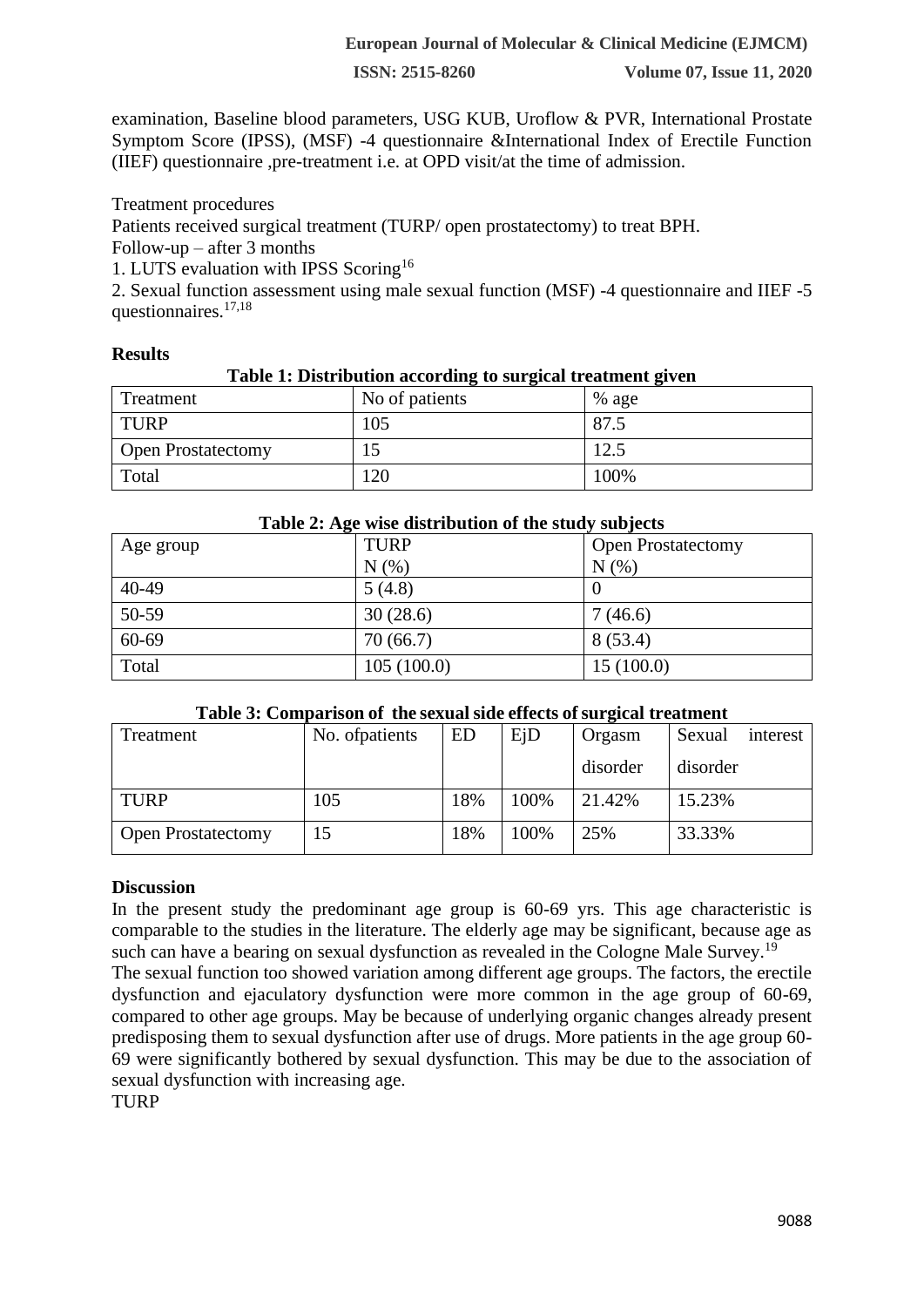**ISSN: 2515-8260 Volume 07, Issue 11, 2020**

All patients who came for follow up after TURP-aroud 20% of patients complained of ED. The incidence of ED was more in 60-69 years age group this may be due to the thermal injury to cavernosal nerves caused by TURP.

The present investigation reported that 13-14% risk of ED was also associated with TURP with a study by Taher et al.<sup>20</sup> All the 70 patients reported dry sexual intercourse indicating ejaculatory dysfunction post operatively. This is also well explained in the literature. Recent randomized controlled trials have reported a 62–75% incidence rate of EjD, specifically retrograde ejaculation, among patients undergoing  $TURP<sup>21</sup>$ . This is consistent with the 65% reported by the 2018 AUA BPH guideline panel members.<sup>22</sup>

In studies comparing monopolar and bipolar TURP, EjD was in the 50% to 70% range. Although this was reproducible across studies, it is likely lower than the real life experience, wherein most providers quote a rate closer to 90% for patients in the preoperative counseling.<sup>23-</sup> 27

Open prostatectomy

Only 2 out of 15(18%) patients treated with open prostatectomy complained of erectile dysfunction (ED). Tubaro A et al reported in their study that erectile dysfunction occurred in 3% to 5% of patients undergoing a simple prostatectomy.it was more common in older men than in younger men.<sup>28</sup>

In the 1994 clinical practice guideline for BPH, the rate of reported ED after open prostatectomy was 16.25% for retropubic and 17.7% for the transvesical technique.<sup>29</sup> Dry sexual intercourse was reported by all the 8 patients who had sexual intercourse indicating ejaculatory dysfunction post operatively. Retrograde ejaculation occured in 80% to 90% of patients after surgery.<sup>28,30</sup>

Majority of patients (62.5%) in the 60-69 years age group didn't have interest in sex. Overall one third of all the patients had very weak interest in sex or no interest in sex. Among 15 patients, only 8 could have sexual intercourse. 2 (25%) of them couldn't achieve orgasm.

# **Conclusion**

The present study concluded that TURP leads to a deterioration of sexual function-absence of ejaculation in 100% of the patients. Loss of libido, erectile dysfunction as well as orgasm problems were also observed in varying proportions. After open prostatectomy patients complained of decreased interest in sex, poor erection as well as orgasm disorder. All the patients who had sexual intercourse complained of retrograde ejaculation.

# **References**

- 1. Chute CG, Panser LA, Girman CJ, Oesterling JE, Guess HA, Jacobsen SJ, et al. The prevalence of prostatism: a population-based survey of urinary symptoms. J Urol. 1993; 150(1):85-9.
- 2. Verhamme KM, Dieleman JP, Bleumink GS, van der Lei J, Sturkenboom MC, Artibani W, et al.; Triumph Pan European Expert Panel. Incidence and prevalence of lower urinary tract symptoms suggestive of benign prostatic hyperplasia in primary care: the Triumph project. Eur Urol. 2002; 42(4):323-8.
- 3. Roehrborn CG. Current medical therapies for men with lower urinary tract symptoms and benign prostatic hyperplasia: achievements and limitations. Rev Urol. 2008;  $10(1):14-25.$
- 4. Gratzke C, Bachmann A, Descazeaud A, Drake MJ, Madersbacher S, Mamoulakis C, et al. EAU guidelines on the assessment of non-neurogenic male lower urinary tract symptoms including benign prostatic obstruction. Eur Urol. 2015; 67(6):1099-109.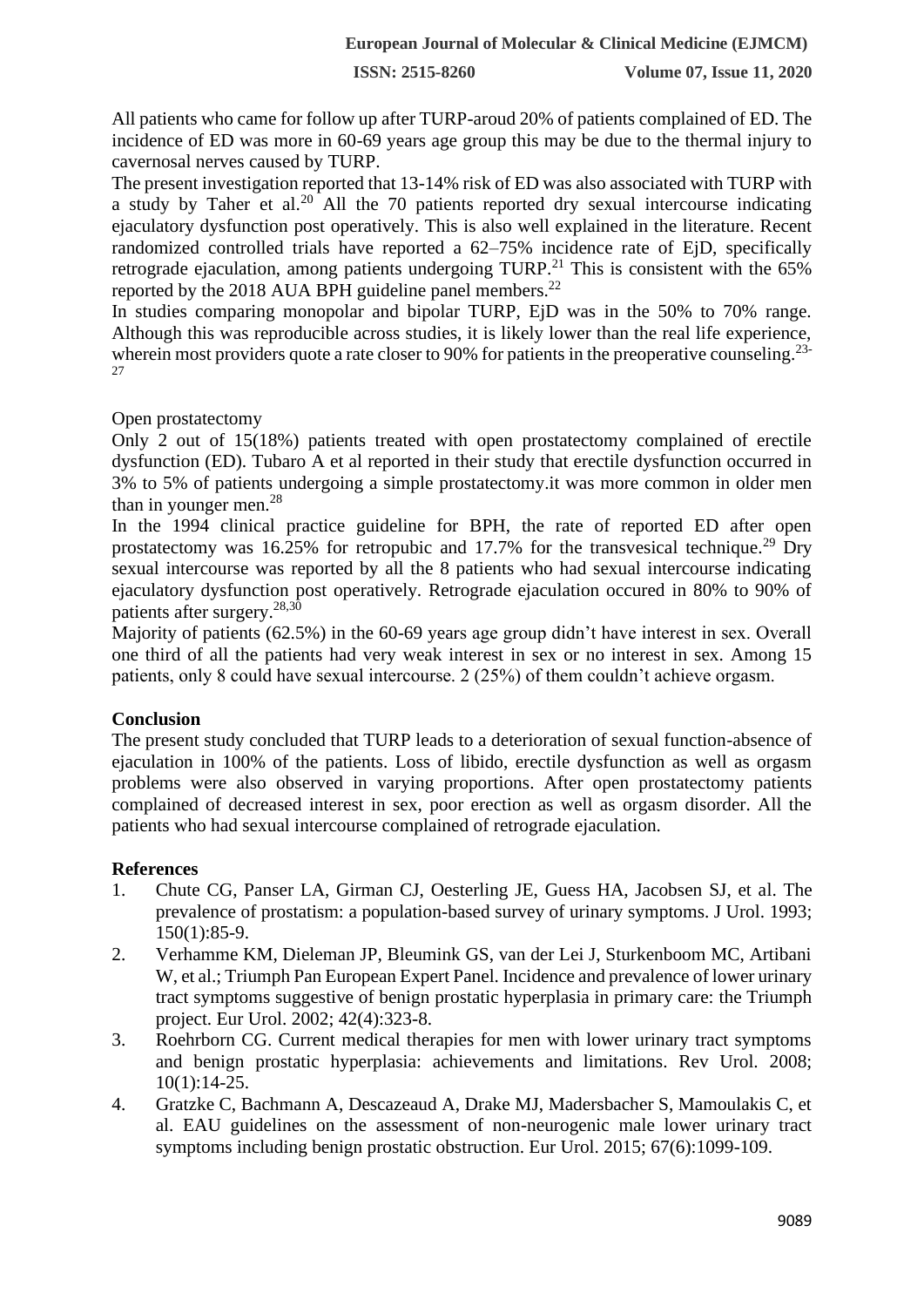- 5. Lourenco T, Armstrong N, N'Dow J, Nabi G, Deverill M, Pickard R, et al. Systematic review and economic modelling of effectiveness and cost utility of surgical treatments for men with benign prostatic enlargement. Health Technol Assess. 2008; 12(35): iii, ixx, 1-146, 169-515.
- 6. Lourenco T, Pickard R, Vale L, Grant A, Fraser C, MacLennan G, et al.; Benign Prostatic Enlargement team. Alternative approaches to endoscopic ablation for benign enlargement of the prostate: systematic review of randomised controlled trials. BMJ. 2008; 337:a449.
- 7. Lourenco T, Pickard R, Vale L, Grant A, Fraser C, MacLennan G, et al.; Benign Prostatic Enlargement team. Minimally invasive treatments for benign prostatic enlargement: systematic review of randomised controlled trials. BMJ. 2008; 337:a1662.
- 8. Rassweiler J, Teber D, Kuntz R, Hofmann R. Complications of transurethral resection of the prostate (TURP): incidence, management, and prevention. Eur Urol. 2006; 50(5):969-79.
- 9. Mamoulakis C, Skolarikos A, Schulze M, Scoffone CM, Rassweiler JJ, Alivizatos G, et al. Results from an international multicentre double-blind randomized controlled trial on the perioperative efficacy and safety of bipolar vs monopolar transurethral resection of the prostate. BJU Int. 2012; 109(2):240-8.
- 10. Mamoulakis C, Trompetter M, de la Rosette J. Bipolar transurethral resection of the prostate: the "golden standard" reclaims its leading position. Curr Opin Urol. 2009; 19(1):26-32.
- 11. Kuntz RM, Lehrich K, Ahyai SA. Holmium laser enucleation of the prostate versus open prostatectomy for prostates greater than 100 grams: 5-year follow-up results of a randomised clinical trial. Eur Urol. 2008; 53(1):160-6.
- 12. Varkarakis I, Kyriakakis Z, Delis A, Protogerou V, Deliveliotis C. Long-term results of open transvesical prostatectomy from a contemporary series of patients. Urology. 2004; 64(2):306-10.
- 13. Li M, Qiu G, Hou Q, Wang D, Huang W, Hu C, et al. Endoscopic enucleation versus open prostatectomy for treating large benign prostatic hyperplasia: a meta-analysis of randomized controlled trials. PLoS One. 2015; 10(3):e0121265.
- 14. Rosen R, Altwein J, Boyle P, Kirby RS, Lukacs B, Meuleman E, O'Leary MP, Puppo P, Robertson C, Giuliano F. Lower urinary tract symptoms and male sexual dysfunction: the multinational survey of the aging male (MSAM-7). Eur Urol. 2003;44(6):637-49.
- 15. Carbone DJ Jr, Hodges S. Medical therapy for benign prostatic hyperplasia: sexual dysfunction and impact on quality of life. Int J Impot Res. 2003 Aug;15(4):299-306.
- 16. O'Leary MP, Wei JT, Roehrborn CG, Miner M; BPH Registry and Patient Survey Steering Committee. Correlation of the International Prostate Symptom Score bother question with the Benign Prostatic Hyperplasia Impact Index in a clinical practice setting. BJU Int. 2008;101(12):1531-5.
- 17. Rosen RC, Cappelleri JC, Smith MD, Lipsky J, Peña BM. Development and evaluation of an abridged, 5-item version of the International Index of Erectile Function (IIEF-5) as a diagnostic tool for erectile dysfunction. Int J Impot Res. 1999 Dec;11(6):319-26.
- 18. Marquis P, Marrel A. Reproducibility and clinical and concurrent validity of the MSF-4: a four-item male sexual function questionnaire for patients with benign prostatic hyperplasia. Value Health. 2001;4(4):335-43.
- 19. Braun M, Wassmer G, Klotz T, Reifenrath B, Mathers M, Engelmann U. Epidemiology of erectile dysfunction: results of the 'Cologne Male Survey'. Int J Impot Res. 2000;12(6):305-11.
- 20. Taher A. Erectile dysfunction after transurethral resection of the prostate: incidence and risk factors. World J Urol. 2004;22(6): 457–60.